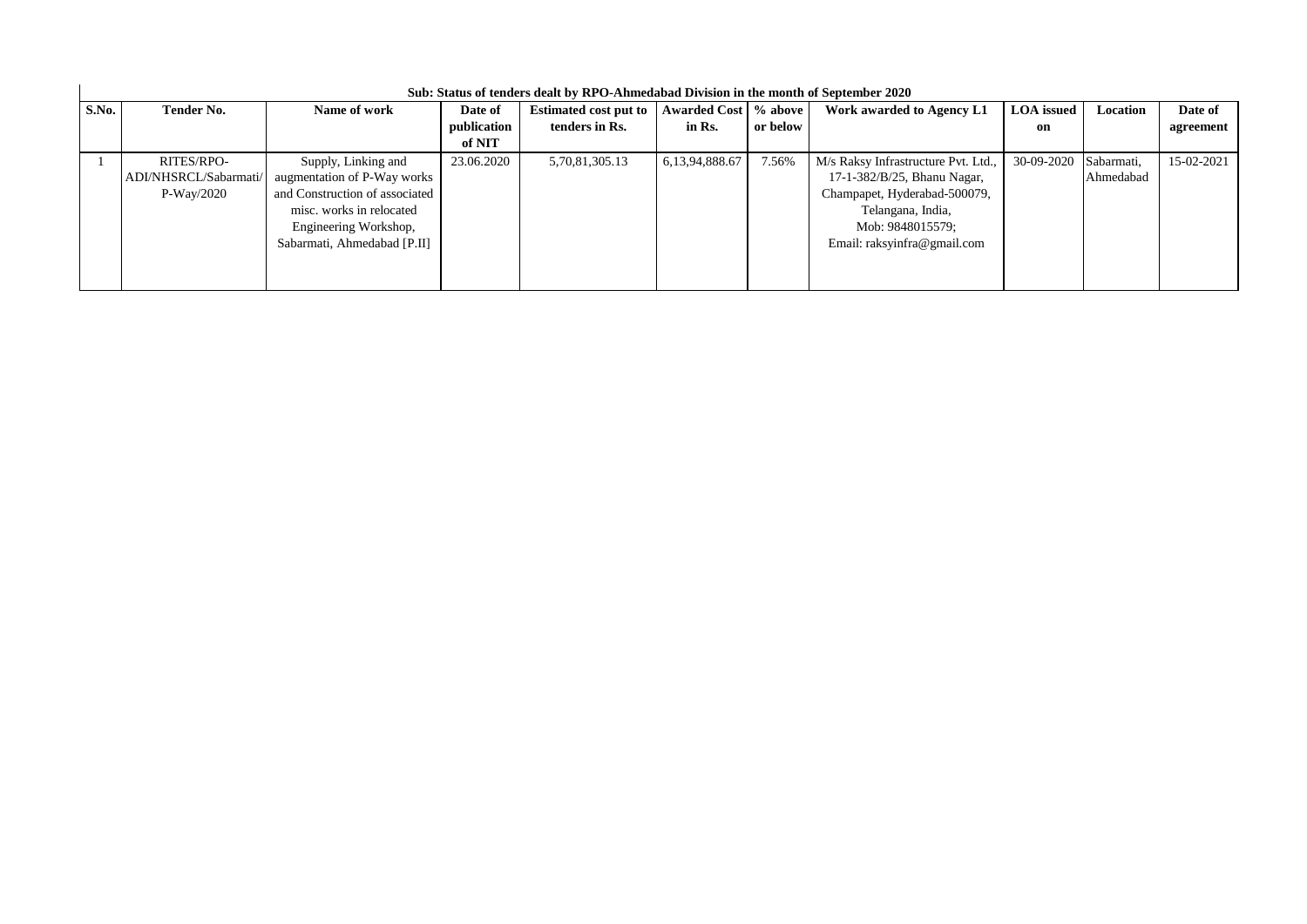|       | Sub: Status of tenders dealt by RPO-Ahmedabad Division in the month of October 2020 |                                             |             |                              |                        |            |                                 |                   |            |            |  |
|-------|-------------------------------------------------------------------------------------|---------------------------------------------|-------------|------------------------------|------------------------|------------|---------------------------------|-------------------|------------|------------|--|
| S.No. | <b>Tender No.</b>                                                                   | Name of work                                | Date of     | <b>Estimated cost put to</b> | <b>Awarded Cost in</b> | % above    | Work awarded to Agency L1       | <b>LOA</b> issued | Location   | Date of    |  |
|       |                                                                                     |                                             | publication | tenders in Rs.               | Rs.                    | or below   |                                 | on                |            | agreement  |  |
|       |                                                                                     |                                             | of NIT $/$  |                              |                        |            |                                 |                   |            |            |  |
|       |                                                                                     |                                             | LIT         |                              |                        |            |                                 |                   |            |            |  |
|       | RITES/RPO-                                                                          | Dismantling/disposal work of all 01-07-2020 |             | $(-)$ 6,03,80,275.55         | $(-)$ 12,52,39,542.55  | $-107.42%$ | M/s Symcom Exim Pvt. Ltd, 413   | 26-10-2020        | Sabarmati, | 16-02-2021 |  |
|       | ADI/NHSRCL/EWS/Dism                                                                 | material of building, structure,            |             | [Dismantling:                | [Dismantling:          |            | Nav Vyapar Bhavan, 49 P Dmello  |                   | Ahmedabad  |            |  |
|       | antling/2020                                                                        | boundary wall, steel structure in           |             | 11,90,19,883.49;             | 4, 39, 74, 117. 31;    |            | Road Carnac Bunder Masjid East, |                   |            |            |  |
|       |                                                                                     | sheds and other places, high                |             | Credit: (-)17,94,00,159.04]  | $Credit: (-)$          |            | Mumbai 400009, India, Mob:      |                   |            |            |  |
|       |                                                                                     | mast, electrical equipment, , P-            |             |                              | 16,92,13,659.90]       |            | 9769367575; Email:              |                   |            |            |  |
|       |                                                                                     | way/Track works, Mechanical                 |             |                              |                        |            | symcomexim@gmail.com            |                   |            |            |  |
|       |                                                                                     | equipment from Dy.CMM Store                 |             |                              |                        |            |                                 |                   |            |            |  |
|       |                                                                                     | accounts, Engineering work                  |             |                              |                        |            |                                 |                   |            |            |  |
|       |                                                                                     | shop Sabarmati, DMC near D-                 |             |                              |                        |            |                                 |                   |            |            |  |
|       |                                                                                     | Cabin and Container Depot,                  |             |                              |                        |            |                                 |                   |            |            |  |
|       |                                                                                     | Kaligam.                                    |             |                              |                        |            |                                 |                   |            |            |  |
|       |                                                                                     |                                             |             |                              |                        |            |                                 |                   |            |            |  |